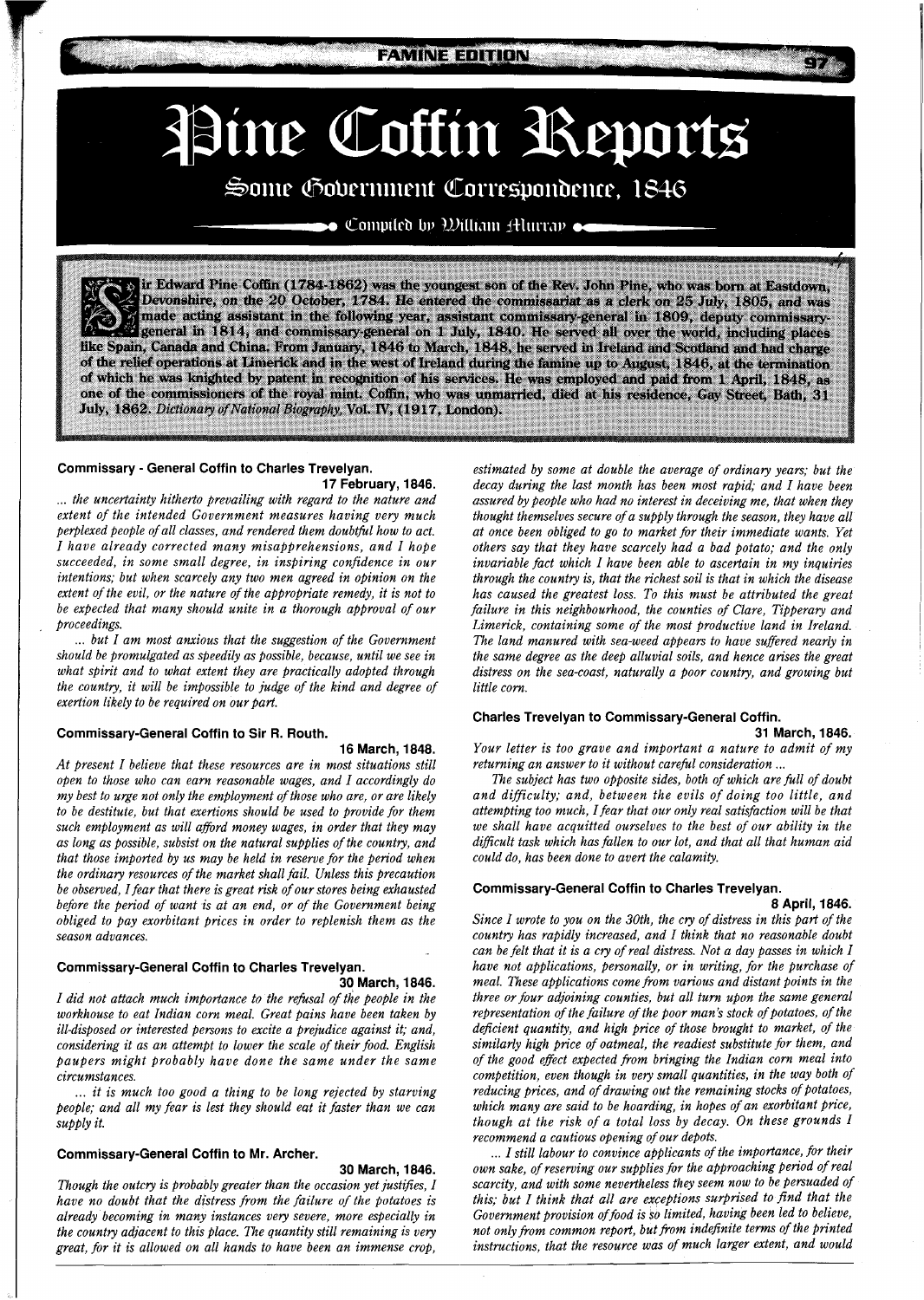*be available whenever the contingencies under which it is there promised should arise. The money grants in aid of private subscriptions are too many, however, almost an equal surprise, and go far, I think, towards allaying the discontent that would otherwise be expressed, as they show that the Government is in earnest, and not, as was at one time commonly apprehended, deceiving them with a mere show of assistance. The strongest proof, however, of the real scarcity of potato food is the earnestness with which they still press for ersr so small a quantity of our meal, with the view of influencing the markets, and also satisfying the poor that something is being done for them.* 

98

*I.have within a few days submitted, and yesterday received a favourable answer to the proposal made by me, tending to encourage and facilitate the purchase of private cargoes of Indian corn when brought in for sale. It was founded on an application made to me by Mr. Monsell, of Treuoe, who was very desirous of buying, in concert with some other large proprietors, a large supply of this kind for distribution in their localities, but found himself stopped by the difficulty of its safe custody during the period of gradual consumption. This I have endeavoured to get over, by obtaining permission to receive it into our charge, and deliver it to the parties from time to time in quantities suitable for their more detailed distribution, the question of the expense of storage etc. remaining open for reference to the Treasury. I am led to expect that cargoes of this kind will be imported, perhaps freely, if they find a ready sale, but I doubt if they can be purchased much for country use, at low prices at least, unless encouragement of this kind is given; but as every such purchase must serve to relieve the pressure of demand upon our depots, it seems to me well worth our while to incur the additional trouble, if not the additional expense of such an arrangement. I have mentioned it to other country gentlemen since Mr. Monsell talked to me about it, and the idea seems to take. The Limerick Committee want also to avail themselves of it, but this I resist, because I do not see the grounds for relieving them of the charge of their own property. As usual, however, they catch at every assistance from the Government.* 

# **Commissary-General Coffin to Charles Trevelyan.**

**11 April, 1846.**  ... *His condition excludes him from the circle in which commerce revolves, and as his labour avails him only the direct production of the food on which he depends for subsistence, the failure of that food leaves him incapable of profiting by the resources of the market, and consequently liable to starve in the midst of plenty. Not having the legal claim support of the English labourer, his only sure rebge is in the care of the Government, and in such circumstances is it possible for the Government to refuse it? The answer seems to be already given. Right or wrong the Government has committed itself to the principle of interference, and the remaining question is, to what extent it should be carried out. I am almost inclined to believe that the Government would have acted more prudently in abstainingfrom any direct interference in regard to food. The essential difference in the condition of the great mass of the Irish population and that of England and Scotland, consists in the inability of the former to earn money wherewith food may be purchased. All, perhaps, that the occasion really needed was to remedy this inequality by extraordinary means of employment, when the certainty that the people had money to spend would have sufficed, in the ordinary course of traffic, to bring food within their reach. This course, however, has not been adopted supplies of food have been provided by the Government, and the supposed extent of this provision is said to have stopped private speculation in the same direction, until, at a comparatively late period, it became known that the Government supply is inadequate to the probable extraordinary demand.* 

... *there still exists a great quantity of food of various kinds in the country and I am quite satisfied, but as the customary market for it is elsewhere, there can be no certainty of its remaining here for consumption, or, if it does remain, it may rise to an exorbitant price. Importation will tend to remove the difficulty arising from either cause, but may also serve greatly to diminish the drain on our depots, and prevent them from being exhausted before the end of the season of want; but Ifear that it be at any rate a hard struggle.* 

*A further question of deep interest is, whether or not similar assistance will be required in the ensuing year. Even should the potato disease not re-appear, it is generally anticipated that the coming crop must be deficient in quantity by reasons of diminished* 



**Three armed vouna men lie in wait.**  Engraving, *Historic Times*, 1 June, 1849.

*cultivation, for many will not have seed to sow, at the risk of losing both crop and rent. In any case, however, I should hope that, with ample time for preparation and the benefit of this year's experience, any measures necessary will be effected with comparative facility; and I should also hope that it may be found possible to confine them to the care of enabling the people to buy food, leaving to private competition that of providing it. If a false step has been taken, it need not therefore be repeated.* 

# **Charles Trevelyan to Commissary-General Coffin.**

**13 April, 1846.** 

*The encouragement given by you to the laudable efforts which are being made by private individuals to help the suffering people through*  this season of distress is highly approved, and it is gratifying to observe *that these efforts have taken a direction calculated to stimulate the importation of supplies of cheap and nourishing food on private account.* 

*The extent to which a Government can assist in feeding a whole people is so limited, an, even to the degree to which it is in its power to assist, its interference is open to so many objections, that our first efforts should be directed to support the exertions of private benevolence, and to give the utmost possible scope to the importation of food on private account, and the gradual sale of that which is the produce of the country.*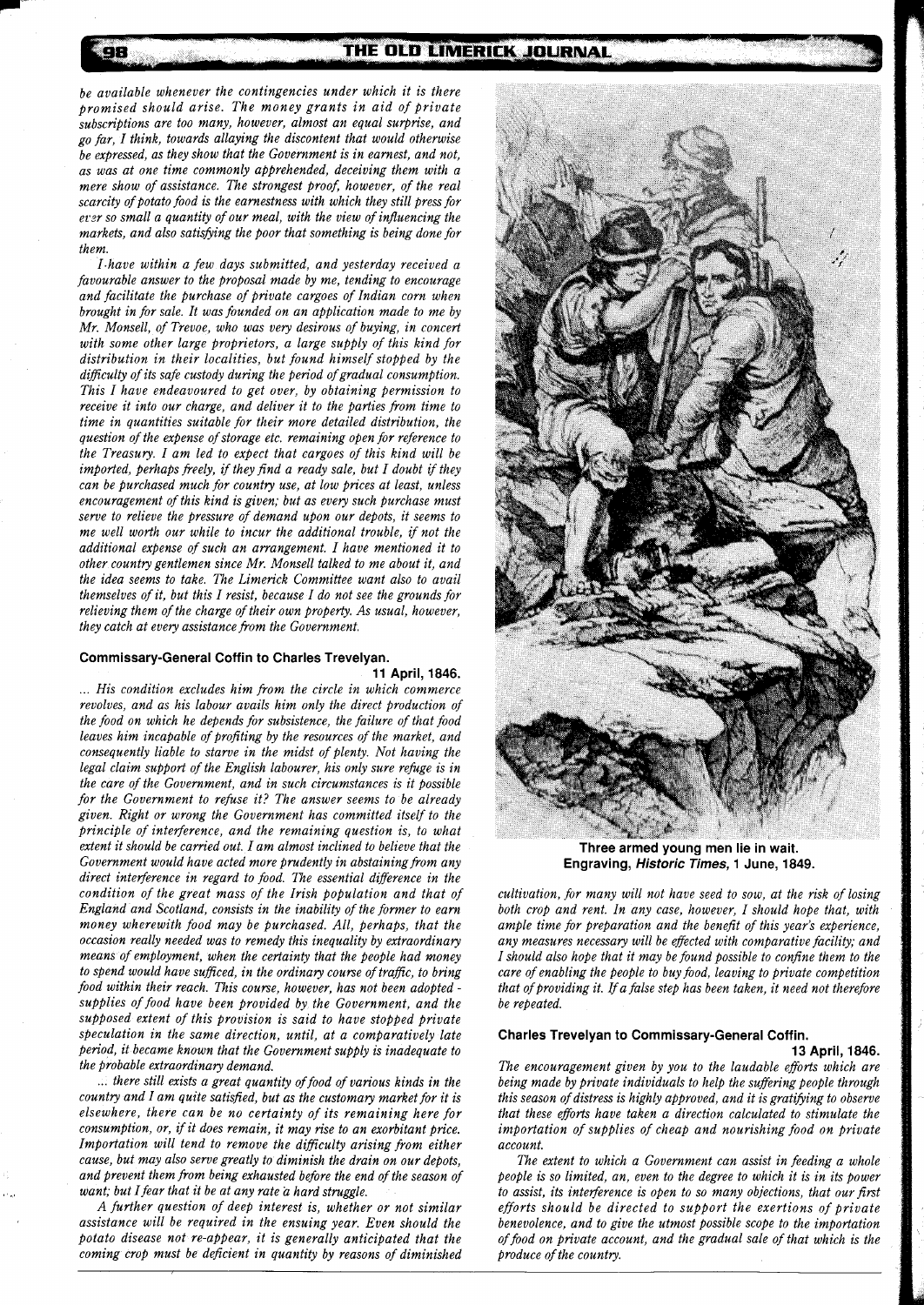#### **FAMINE EDITION**

#### **Commissary-General Coffin to Charles Trevelyan.**

#### **23 April, 1846.**

*I have had a great deal of talk and correspondence arising out of the application from Committees for the immediate issue of meal; but these are now becoming less numerous, and though in a few cases more urgent, I find that our motive for holding back begins to be appreciated, and is highly commended by all who look beyond the present moment. The meal selling on private account is in very considerable demand; and I was lately assured by one of the most respectable merchants here, who imported the cargo purchased by the Relief Committee of the place, that very large orders for cargoes of Indian corn have been sent to all parts of the world.* 

# **Commissary-General Coffin to Charles Trevelyan.**

#### **29 May, 1846.**

*I have scarcely had a moment's respite from the eager demands for meal pouring in upon me from all quarters; the sudden reduction of price, accompanied by an intimation that the previous restrictions on the extent of the issues was taken oft; has brought this pressure upon us all at once; and it being, as you may suppose, attended by all sorts of irregularities and misconceptions on the part of the committees, whom it is very necessary to bring into some degree of order before the business proceed further, I have been incessantly occupied in talking or writing on this subject during the past week. It is a sort of era in our progress, which I want to make the subject of a letter to you, but I cannot sufficiently collect my thoughts for the purpose until this burst of applications subsides a little; but in the meanwhile it will be satisfactory to you to know that our prospects are, on the whole, more cheering than they were last month. The early potato crops are promising; there is a good deal of employment; prices are falling; and the people of all classes seem to be satisfied with our arrangements in their behalf; and with the prospect of getting through the crisis. Some exceptions there are, as to particular localities, but they are not numerous. We have, however, a long season before us, and must expect many difficulties yet to arise.* 

#### **Commissary-General Coffin to Charles Trevelyan.**

**4 June, 1846.**  *We are now sufficiently far advanced in the measure of opening our depots, and selling at the reduced price of 101. per ton, to see somewhat of its effects. It has been a most laborious, and, what I regard more, an unsatisfactory task for me, because I could obtain no sort of rule or guide to direct me in the distribution, nor had any distinct intimation been made to the Committees of the main principles of which it was to be governed.* 

... *The important benefit arising from the introduction of the Indian corn on the present occasion is acknowledged by all, no doubt being entertained that, but for this, famine prices must be prevailed. ~lthou~h the duration of the potatoes has much surpassed any calculation, large quantities still remaining in some localities, and a certain portion in a great many, large districts are, and have been for weeks past, wholly destitute of them, and in these, Indian meal has become the chief; in some the sole, substitute for the sustenance of the poorer class. Even with the competition, oatmeal maintained for some time a price 20 to 25 per cent above the usual the usual rate; and I have been repeatedly been told that, in the absence of the Indian corn, it must have risen, as on former occasions of the same kind, to double the ordinary price. The common sequel to this remark is, 'and we should have had the people in insurrection'. On the other hand, the evil inseparable from the intervention of the Government also begins to manifest itself: The dealers say that, since our large issues began, their trade is at an end, and complain that the stocks laid in by them for the supply of the country will become, by our competition, a dead weight on their hands.* 

#### **Commissary-General Coffin to Charles Trevelyan. 24 June, 1846.**

*The prejudice of the people against the use of Indian corn, never in my mind very formidable, may now said to have passed away*  altogether in this part of the country. They do not eat it merely as the *alternative of starvation, but I am assured that they prefer it to any other substitute to their accustomed food, and so much that few of the Committees now attempt to offer them anything else, and their sales of this meal are, with the exception of a few favoured districts, the sole resource of the poorer population throughout the south-western part of* 



**Three armed peasants waiting for the approach of the meal cart. Engraving, Pictorial Times, 30 October, 1847.** 

*Ireland. To cut off this resource would have such consequences that, I believe, no committee would attempt it, were the Government aid wholly withdrawn, for it is acknowledged on all hands that the country, at present in a state of the most perfect quietness, has been saved from one of turbulence and plunder only by the system of measures adopted, and principally by the introduction of this new species of food.* 

The sudden reduction of price, accompanied by an intimation that *the previous restrictions on the extent of the issues, was taken off, has brought this pressure upon us all at once; and it being, as you may suppose, attended by all sorts of irregularities and misconceptions on the part of the committees, whom it is very necessary to bring into some degree of order before the business proceeds.* 

# **Constabulary Reports.**

**Limerick, December 19,1846.**  *On the 19th instant, at 3p.m., while the magistrates were at the petty sessions at Glin, a mob of 300 persons rushed into the room, and kept the magistrates till five o'clock, crying for employment, increased wages, and not to employ strangers. Two engineers and the clerk, who were with the magistrates, were obliged to get out through the window by a ladder.* 

#### **Lieut.-Colonel Jones to Charles Trevelyan. Office of Public Works, Dublin, December 30,1846.**

*We have had another pay-clerk robbed of 6301; but the circumstances are not very clear in his favour. We have caused inquiry to be made, and the police are on the alert. The Board have offered a reward of 1001., which may (but I speak with great doubt) induce some person to turn informer.* 

*A copy of a report from Lieutenant Inglis, R.E., is forwarded, which details an attack made upon one of the Royal Sappers and Miners, who was superintending a work as overseer near Croom, in the county of Limerick. The Sapper appears to have behaved in a most praiseworthy and gallant manner. A special report will be made in regard to his conduct after the receipt of the report on the proceedings today before the magistrates. The work is stopped, and will continue so for the present. Lieutenant Inglis acted very properly in communicating to the engineer that his power did not extend to reopening a work once closed. I have written to Mr. Redington, suggesting that some of the pensioners might be armed, to give our pay-clerks escort when required. I understand that it cannot be done without the Duke of Wellington's authority. The applications for drainage under the Treasury Minute are beginning to multiply very fast. We are dreadfully incommoded for want of ofice room.*